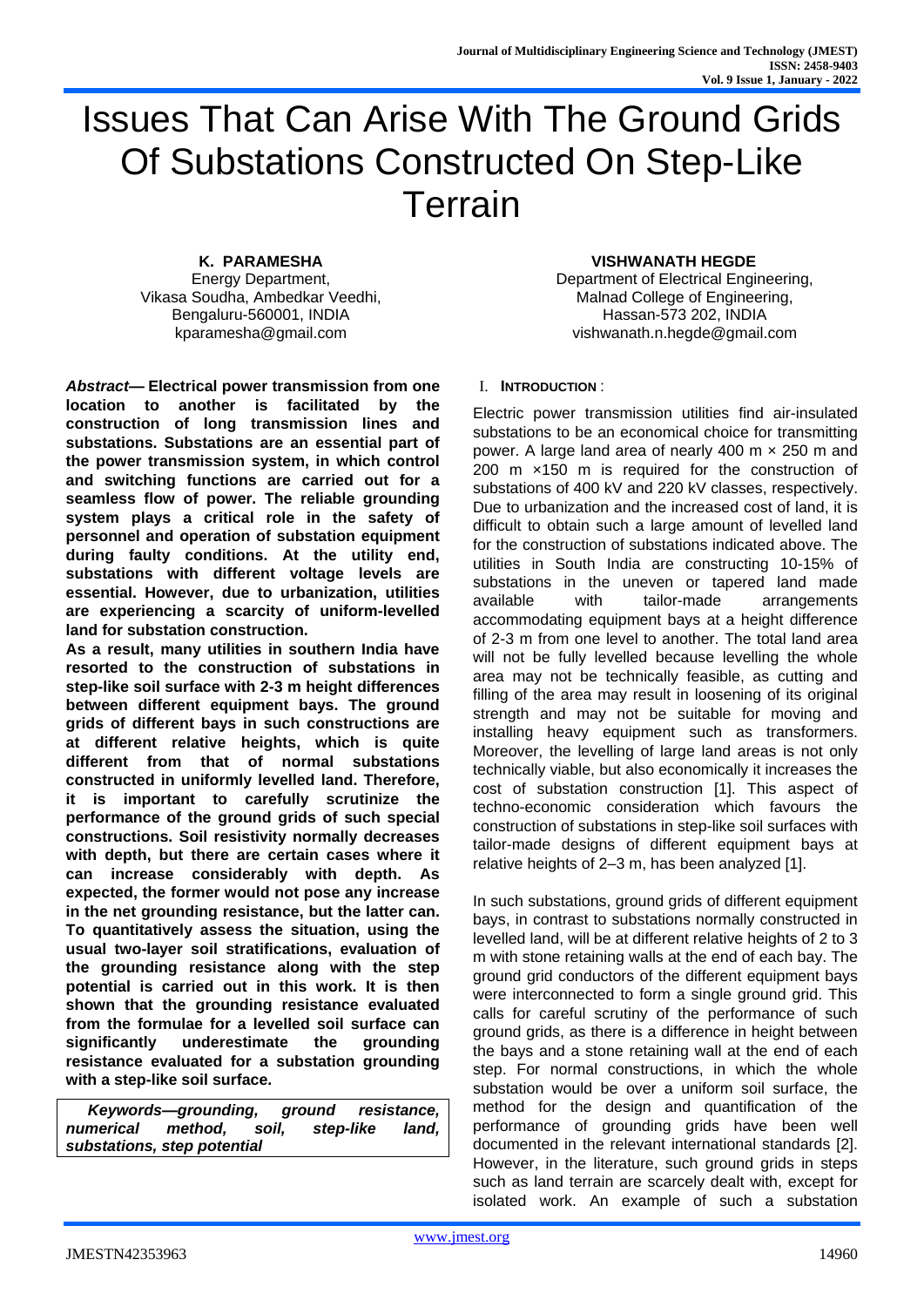constructed in a step-like terrain having a level difference of nearly 3 m from one level to another level of the equipment bay is shown in Fig.1:



Fig. 1 A 220 kV substation in Mysore, Karnataka, India with different bay at different heights (Courtesy: KPTCL, Karnataka, India).

Reliable grounding is very important to ensure the safety of the personnel working in the substation and for the proper operation of the protective relays and breakers. Therefore, the grounding grid needs to be analyzed carefully to avoid any step and touch voltage limit violations for non-conventional constructions, such as substations constructed over step-like soil surfaces. It is well documented that, the soil resistivity varies with soil depth. Generally, the lower layers of soil have greater moisture content and lower resistivity; however, if the lower layer contains hard and rocky layers, it may result in increased resistivity with depth. This study aims to analyze the role of the bottom layer resistivity of two-layer model on the performance of a ground grid constructed on bays which are at different heights. The soil resistivity decreases with the depth of the soil having moisture content [2], and in such a scenario, the construction of a substation with step-like land terrain in such a soil may not pose a problem. However, when the soil resistivity increases with soil depth, there is no guarantee that the effective resistance estimated for a step-like land surface will be the same as that estimated for a levelled land surface, and the estimation made based on the uniform levelled land surface will not be accurate. This study aimed to investigate the same for two-layer soil stratification.

## **II. PRESENT WORK:**

The present work aims to analyze the substation grounding grid with two distinct cases of higher resistivity in the top and bottom layers. It should be noted that due to the difficulties in finding an extent of 100, 000 to 160,000 m2 (400 kV substation) levelled land in urban and semi-urban areas, the transmission utilities in southern India have resorted to constructing substation bays at different levels of land in a step-like formation. Therefore, it is essential to analyze the performance of such grounding grids for earthing resistance as well as step and touch potentials.

The electrical resistivity of soil varies with depth, and generally, if not all, the resistivity increases with depth.

It is worth noting here that the depth under consideration is not beyond few tens of meters, as the influence diminishes with the distance to the grounding grid. This is solely due to the spatial spread of the current on Earth. For ease of analysis and representation, a two-layer soil stratification is generally considered [2].

The goal of this work is to ascertain the impact of steplike construction on the performance of the grounding grid for different ratios of layer resistivity. The representation of a ground electrode based on an equivalent two-layer Earth model is always considered in the design of a safe grounding system. The IEEE provides methods for determining the equivalent resistivities of the upper and lower layers of soil and the height of the upper layer for such a model. The different ratios of the top layer to the bottom layer and vice versa and varying depths of the top layers were also considered for analysis.

## III. **BRIEF ON METHODOLOGY**:

In the present work, the surface current simulation method (SCSM) [3] is used, in which the buried conductors and interfaces are handled independently. Galerkin's method of weighted residues was employed for buried conductors. This approach is equivalent to the variational form and ensures good accuracy even for a simple basis function. In general, the pulse function (i.e. uniform current dissipation over the length of the segment) approximation is employed. With the pulse function approximation for the current dissipated by the segment, the self-potential of any dissipating segment is determined by [3]:

$$
V_{s} = \frac{I}{4\pi\sigma L L'} \int_{L} \int_{L'} \frac{dl \, dl'}{\sqrt{a^{2} + (1 - l')^{2}}} \tag{1}
$$

where a is the equivalent radius of the conductor; l and l' are the lengths measured on the segment (assumed to be straight); limits L and L' indicate that the integration is over the segment; L is the length of the segment; and I is the current dissipated by the segment. The equivalent radius is equal to the actual radius of cylindrical conductors and the geometric mean radius of the cross-section for non-cylindrical conductors. Similarly, the mutual (Galerkin average) potential was evaluated by [3].

$$
V_{12} = \frac{I_1}{4\pi\sigma L_1 L_2} \int_{L_1} \int_{L_2} \frac{dl_1 dl_2}{|\vec{R}_1(l_1) - \vec{R}_2(l_2)|}
$$
(2)

where dl1 and dl2 are the elemental lengths of segments 1 and 2, respectively; L1 and L2 indicate integration over the segments; term in the denominator of the integrand represents the distance between the elemental lengths in terms of the magnitude of the difference in their position vectors; and I1 is the current dissipated by the first (source) segment, as described in [3].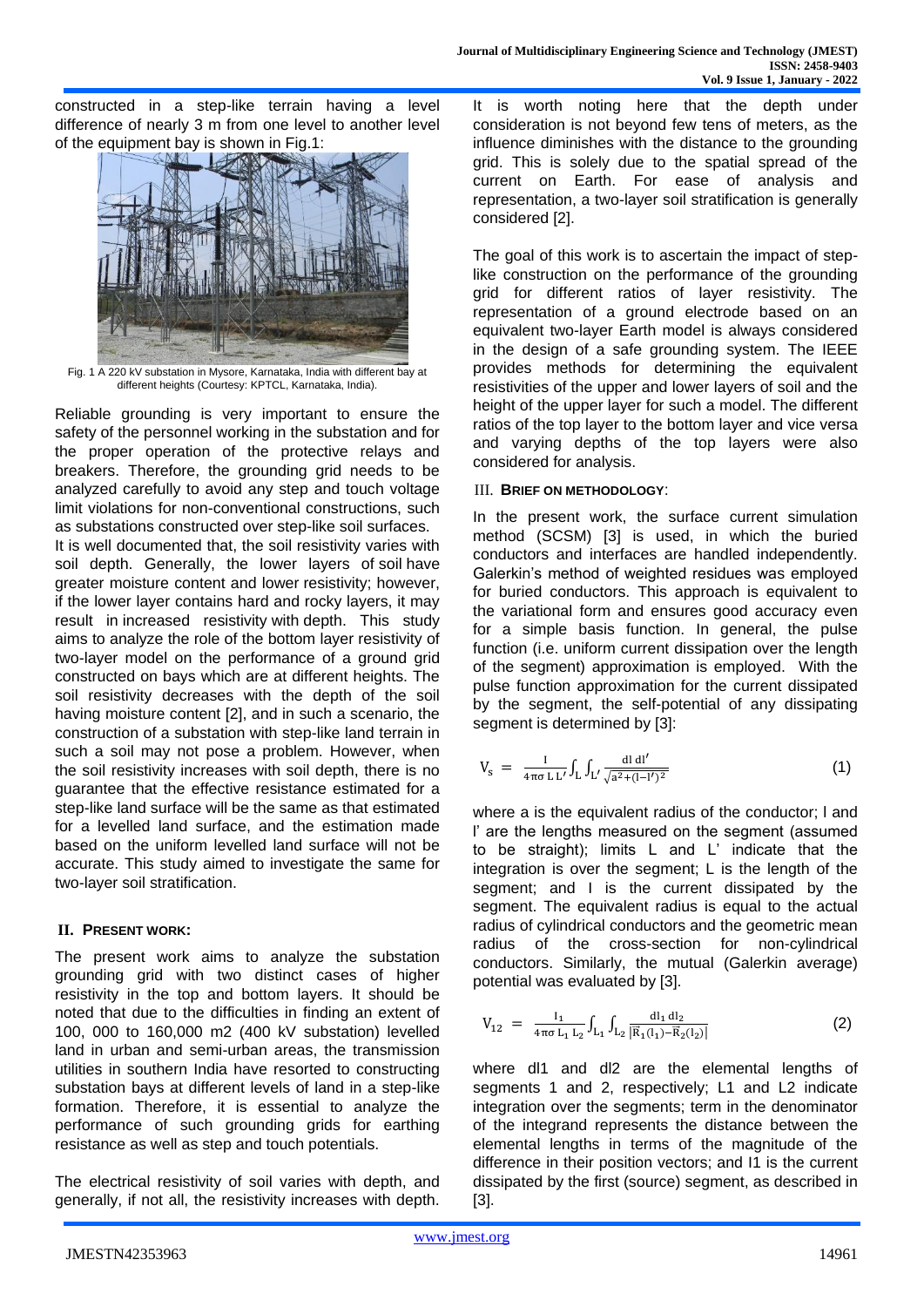## **IV. ANALYSIS FOR BOTTOM LAYER WITH LOWER RESISTIVITY:**

A ground grid of typical dimension of 80 x 40 m in which a step formation depth of 3m is formed between one level and another with ground grid buried at depth of 0.9m at both levels and interconnected at the land jump is considered. Similar dimensions of the ground grid in a uniform soil surface were considered for the analysis. Here, discretization is considered with the ground grid spaced at 2m distance from each other for both cases. The grid and discretized interfaces for both the step-like land surface and the uniform land surface are shown in Fig.2 (a) and (b).



Fig.2 (a) and (b) Ground grid and discretization for step-like terrain and uniform land surface

In the above arrangements of ground grids in step-like land surface and uniform levelled land surface, the second layer resistivity is varied, and the result of the ratio of resistivity from the second layer to that of the first layer and the variation in resistance are tabulated in table1.

| Table 1. The comparison of the ground grid resistance between step- |
|---------------------------------------------------------------------|
| like terrain and uniform land surface for bottom layer of lower     |
| resistivity                                                         |

| SI<br>No | Top layer<br>resistivity in<br>$\Omega$ m | <b>Bottom</b><br>layer<br>resistivity<br>in $\Omega$ m | Resistance<br>in step-like<br>land terrain<br>in $\Omega$ | Resistance<br>in uniform<br>land in $\Omega$ |
|----------|-------------------------------------------|--------------------------------------------------------|-----------------------------------------------------------|----------------------------------------------|
|          | 300                                       | 250                                                    | 1.73                                                      | 1.76                                         |
| 2        | 300                                       | 200                                                    | 1.41                                                      | 1.45                                         |
| 3        | 300                                       | 150                                                    | 1.08                                                      | 1.14                                         |
| 4        | 300                                       | 100                                                    | 0.74                                                      | 0.82                                         |
| 5        | 300                                       | 50                                                     | 0.4                                                       | 0.49                                         |
| 6        | 300                                       | 25                                                     | 0.21                                                      | 0.32                                         |

In these cases, the thickness of the top layer was kept at 2m and did not vary. It is evident from Table 1 that the stepped formation of the ground grid does not pose a huge variation in grounding resistance; however, the value of resistance with respect to step-like land is not exactly equal to that of a uniform soil surface, but varies slightly from each other. The potential distributions for the two cases were also plotted to analyze the extent of the difference between the ground grid of step-like land and uniform-level land. The potential distribution for the cases at the edge of the ground grid in steps such as land terrain and uniform soil surface for the resistivity of the top and bottom layers at 300  $Ωm$  and 150  $Ωm$ , respectively, are shown in the plots in Fig.3 (a) and (b).





Fig.3 (a) and (b) Potential distribution at a corner of the ground grid for steplike terrain and uniform land surface (resistivity of top and bottom layer is kept at 300 Ωm and 150 Ωm respectively)

Similarly, for more clarity on understanding the potential distribution for the cases at the edge of the ground grid in step-like land terrain and uniform soil surface with a resistivity of top kept at 300 Ωm and varying the bottom layer at a lower value to 50 Ωm, to determine the extent of difference it can cause are shown in the plots in Fig.4 (a) and (b).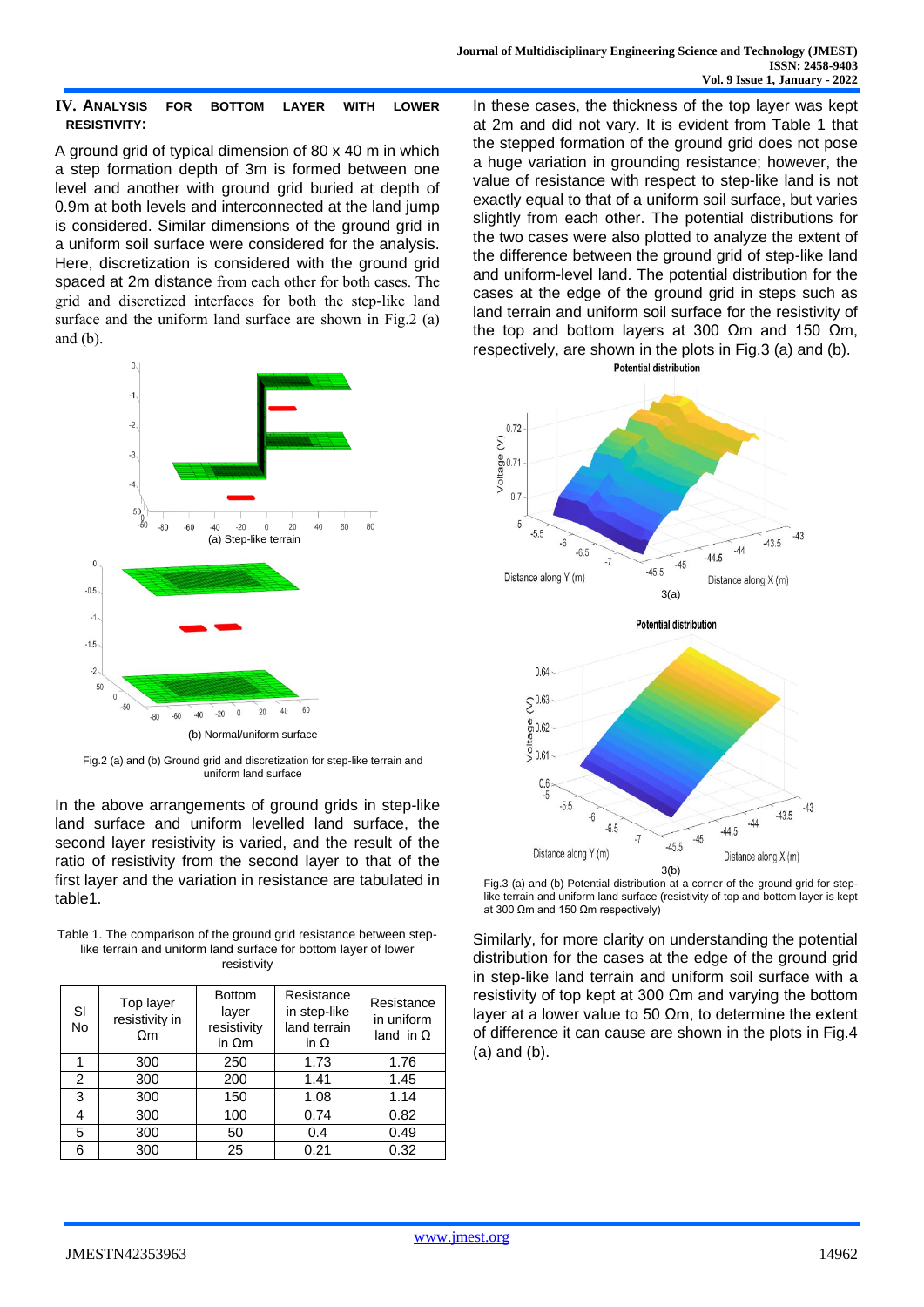



Fig.4 (a) and (b) Potential distribution at a corner of the ground grid for steplike terrain and uniform land surface (resistivity of top and bottom layer is kept at 300 Ωm and 50 Ωm respectively)

From the above figure, it can be seen that the extent of difference for both cases is not significant and shows that, apart from a small difference in resistance, it may have a small variation in potential difference but not very significant enough to cause any concern on step or touch potential in the substation yard.

Further, for the sake of completeness of analysis with various parameters, the depth of the top layer is varied while the ratio of the top to bottom layer resistivity is kept constant, and the computed results are tabulated as shown in Tables 2 (a) and (b) below.

Table 2 (a) & (b). The comparison of the ground grid resistance between step-like terrain and uniform land surface for bottom layer of lower resistivity with depth of top layer varied

| Table 2 (a)           |                                                  |                                                        |                                                                  |                                                         |  |
|-----------------------|--------------------------------------------------|--------------------------------------------------------|------------------------------------------------------------------|---------------------------------------------------------|--|
| Top<br>layer<br>depth | <b>Top layer</b><br>resistivity<br>in $\Omega$ m | <b>Bottom</b><br>layer<br>resistivity<br>in $\Omega$ m | <b>Resistance</b><br>in step-like<br>land terrain<br>in $\Omega$ | <b>Resistance</b><br>in uniform<br>land terrain<br>iη Ω |  |
| $\mathbf{2}$          | 100                                              | 1000                                                   | 5.16                                                             | 4.20                                                    |  |
|                       | 100                                              | 1000                                                   | 4.04                                                             | 3.26                                                    |  |
| 5                     | 100                                              | 1000                                                   | 3.58                                                             | 2.96                                                    |  |
| 6                     | 100                                              | 1000                                                   | 3.24                                                             | 2.71                                                    |  |

| Table 2 (b) |  |  |
|-------------|--|--|
|-------------|--|--|

| Top<br>layer<br>depth | <b>Top layer</b><br>resistivity<br>in $\Omega$ m | <b>Bottom</b><br>layer<br>resistivity<br>in $\Omega$ m | <b>Resistance</b><br>in step-like<br>land terrain<br>in $\Omega$ | <b>Resistance</b><br>in uniform<br>land terrain<br>in $\Omega$ |
|-----------------------|--------------------------------------------------|--------------------------------------------------------|------------------------------------------------------------------|----------------------------------------------------------------|
| 2                     | 100                                              | 1000                                                   | 5.16                                                             | 4.20                                                           |
| 2                     | 200                                              | 2000                                                   | 10.32                                                            | 8.40                                                           |
| 2                     | 300                                              | 3000                                                   | 15.47                                                            | 12.60                                                          |
| 2                     | 400                                              | 4000                                                   | 20.63                                                            | 16.80                                                          |

From the above tables, it can be seen that the difference in the value of resistance obtained for steplike land surface and uniform land surface varies slightly but not significantly as and when the depth of the top layer is varied. However, when the depth of the top layer is kept constant and the top and bottom layer resistivities vary proportionately, the value of resistance obtained shows a proportionate increase, and the difference between step-like land terrain and that of uniform surface land is higher at higher values of resistivity.

#### **V. ANALYSIS OF BOTTOM LAYER WITH HIGH RESISTIVITY:**

A similar exercise for a grid size of 80  $\times$  40 m with a step of 3 m and ground grid constructed at a depth of 0.9 m was considered for analysis by varying the top layer resistivity while maintaining the bottom layer resistivity at a fixed higher value. The values obtained is tabulated for various values of resistivity at the top layer and the resistance values for ground grids in step-like land surface and uniform soil surface, respectively, in Table 3.

Table 3. The comparison of the ground grid resistance between steplike terrain and uniform land surface for bottom layer of higher resistivity.

| SI<br>No | <b>Top layer</b><br>resistivity<br>in $\Omega$ m | <b>Bottom</b><br>layer<br>resistivity<br>in $\Omega$ m | <b>Resistance</b><br>in step-<br>like land<br>terrain in $\Omega$ | Resistance<br>in uniform<br>land<br>terrain<br>in Ω |
|----------|--------------------------------------------------|--------------------------------------------------------|-------------------------------------------------------------------|-----------------------------------------------------|
| 1        | 20                                               | 1000                                                   | 3.78                                                              | 2.31                                                |
| 2        | 25                                               | 1000                                                   | 4.37                                                              | 2.74                                                |
| 3        | 50                                               | 1000                                                   | 6.36                                                              | 4.37                                                |
| 4        | 100                                              | 1000                                                   | 8.33                                                              | 6.31                                                |
| 5        | 150                                              | 1000                                                   | 9.36                                                              | 7.49                                                |
| 6        | 200                                              | 1000                                                   | 10.01                                                             | 8.31                                                |
| 7        | 250                                              | 1000                                                   | 10.48                                                             | 8.94                                                |
| 8        | 300                                              | 1000                                                   | 10.84                                                             | 9.45                                                |
| 9        | 350                                              | 1000                                                   | 11.13                                                             | 9.87                                                |
| 10       | 400                                              | 1000                                                   | 11.37                                                             | 10.24                                               |
| 11       | 450                                              | 1000                                                   | 11.57                                                             | 10.56                                               |
| 12       | 500                                              | 1000                                                   | 11.75                                                             | 10.85                                               |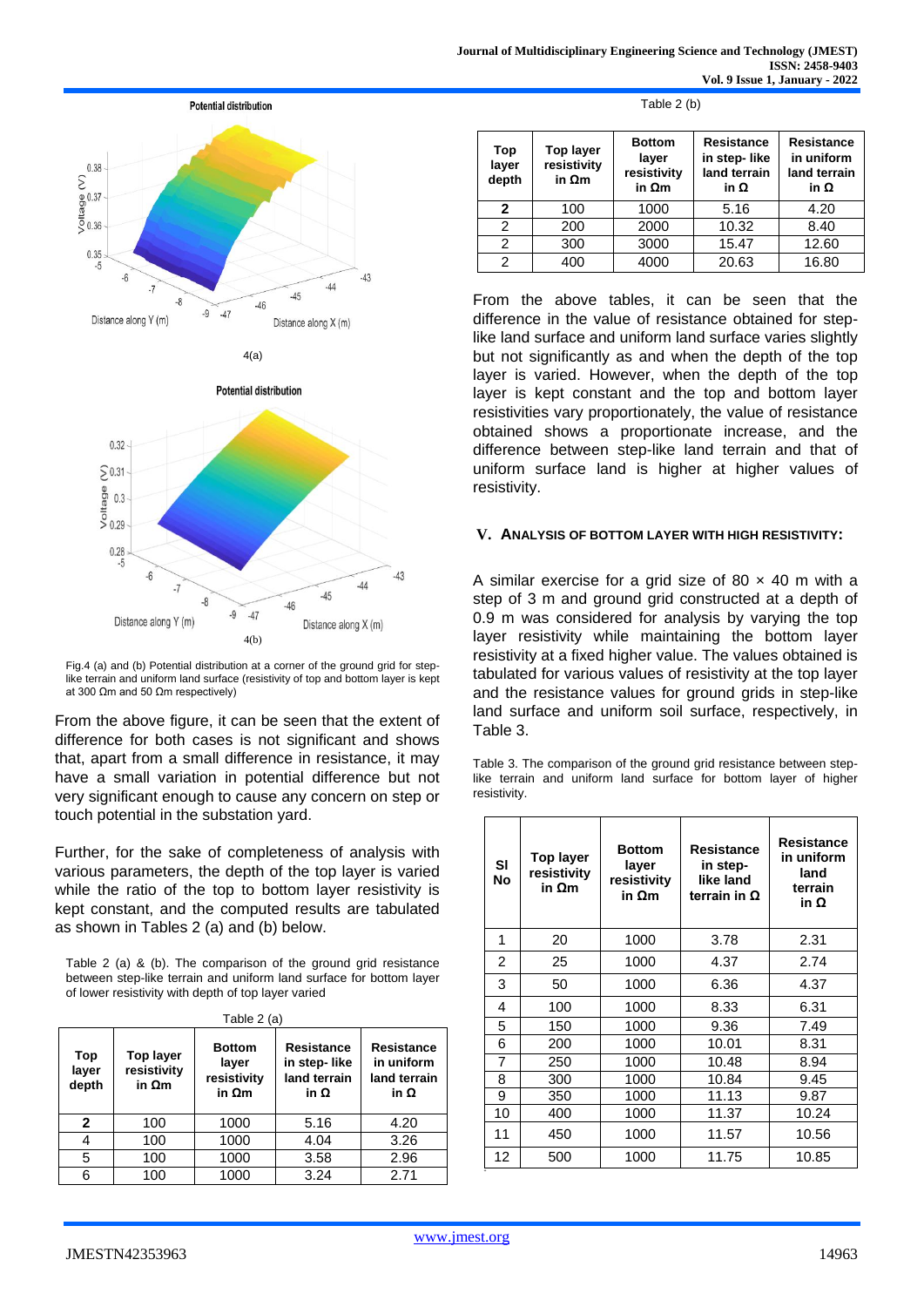In this case, the thickness of the top layer was kept at 2m and did not vary, as the effect of varying the depth did not result in a significant variation of the computed resistance values, as shown in the earlier section. However, it is evident from the above table that the ground grid resistance value obtained for the ground grid constructed in step-like land is much higher than obtained for the ground grid of uniform land terrain. This difference in the resistance value may have an impact on the potential distribution and potential gradients and may not be the same as that obtained for the uniform soil surface case.

The potential distribution plots for both cases of steplike land terrain and uniform land surface are plotted in Fig. 5(a) & (b).



5(a)



Fig.5 (a) and (b) Potential distribution at the corner of the ground grid with steplike terrain and uniform land surface (resistivity of top and bottom layer is kept at 300 Ωm and 1000 Ωm, respectively)

From the above potential distribution plots at the edge of the ground grid, a comparable difference is observed between the case of the ground grid with step-like land and uniform land potential distribution. The difference in potential distribution from step like land and uniform land is to an extent of around 27% which is comparably

high and may pose threat to the working person around that area.

### **VI. ANALYSIS OF BOTTOM LAYER WITH EXTREME HIGH RESISTIVITY:**

Some extreme cases of high resistivity in the bottom layers were also considered, and it was found that the difference in resistance values obtained for the ground grid with step-like land terrain was still greater than the resistance obtained for the uniform soil surface. This requires careful examination of the effect of potential distribution in the ground grid and its effect on personal working as well as on the equipment in the substation with regard to touch and step potential. The different values of resistivity in the bottom layer and the resistance values obtained are listed in Table 4.

Table 4: Ratio of resistivity of top layer to bottom layer and the variation of resistance between land with step-like terrain and uniform land surface for some extreme cases with very high lower layer resistivity.

| SI<br>N<br>٥   | <b>Top layer</b><br>resistivity<br>in $\Omega$ m | <b>Bottom</b><br>layer<br>resistivity<br>in $\Omega$ m | <b>Resistance</b><br>in step-like<br>terrain in $\Omega$ | <b>Resistance</b><br>in uniform<br>land terrain<br>iη Ω |
|----------------|--------------------------------------------------|--------------------------------------------------------|----------------------------------------------------------|---------------------------------------------------------|
| 1              | 100                                              | 1500                                                   | 7.07                                                     | 5.51                                                    |
| $\overline{2}$ | 100                                              | 2000                                                   | 8.66                                                     | 6.5                                                     |
| 3              | 100                                              | 2500                                                   | 10.02                                                    | 7.3                                                     |
| 4              | 100                                              | 3000                                                   | 11.21                                                    | 7.96                                                    |
| 5              | 100                                              | 3500                                                   | 12.26                                                    | 8.52                                                    |
| 6              | 100                                              | 4000                                                   | 13.18                                                    | 9                                                       |
| 7              | 100                                              | 5000                                                   | 14.76                                                    | 9.78                                                    |
| 8              | 100                                              | 10000                                                  | 19.49                                                    | 11.87                                                   |

From the above table, it is evident that the obtained value of resistance for the ground grid with step-like land would be considerably different compared to the ground grid of uniform-level land. This calls for a careful consideration of such cases to ensure that the potential difference does not exceed the safe value. The potential plots for the ground grid with step-like land and uniform-levelled land are shown in Fig. 6(a) and (b).

**Potential distribution** 

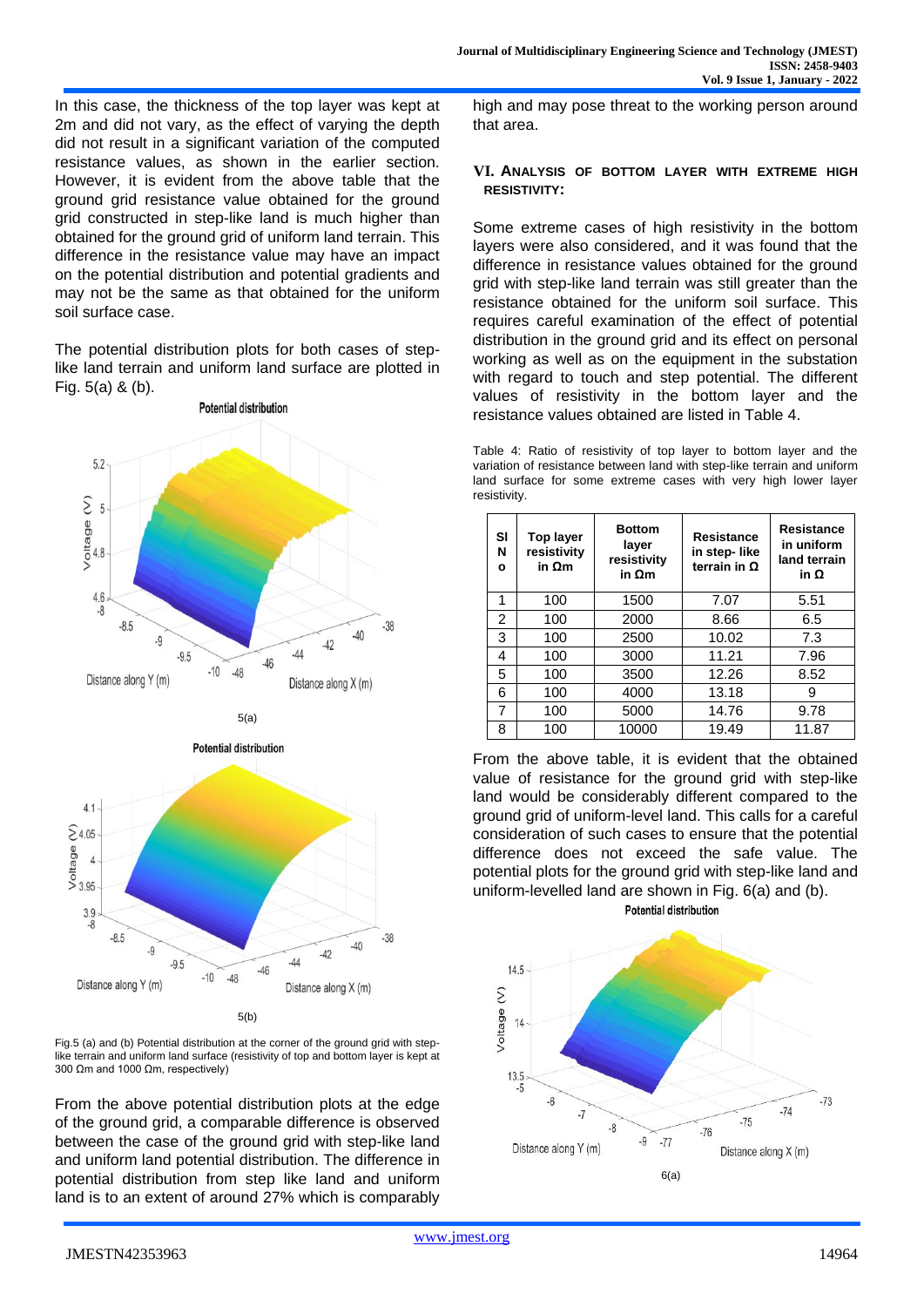

**Fig.6 (a) and (b) Potential distribution at the corner of the ground grid**  with step-like terrain and uniform land surface (resistivity of top and **bottom layer is 100 Ωm and 10000 Ωm respectively)** 

From the above plots, it can be seen that the ground grid design for step-like land terrain will have a higher potential distribution than that of the ground grid designed for a uniform soil surface. Similarly, the plots for different ratios of top layer resistivity to that of bottom layer are tried, and one such example for 300 Ωm and 10000 Ωm is shown in Fig.7 (a) and (b) below:







**Fig.7 (a) and (b) Potential distribution at the corner of the ground grid**  with step-like formation and uniform land surface (resistivity of top and **bottom layer is 300 Ωm and 10000 Ωm respectively)** 

From the above plots, it can be seen that, the percentage difference in potential distribution from step like land to that of uniform land is to an extent of around 46% which is comparably high and may pose threat to the working person around that area.

## **VII. ANALYSIS OF BOTTOM LAYER WITH EXTREME HIGH RESISTIVITY WITH GRID SIZE OF 70 M X140 M:**

With a higher ground grid size of 70 m x140 m which houses a typical 220 kV substation and found that the ground grid resistance value was consistently higher for step-like land surfaces compared to uniform soil surfaces. This shows that substations constructed on land with step-like land terrain need special consideration to deal with the increased resistance due to step formation. Table 4 shows the variation in the resistance value as and when the bottom layer resistivity is increased to a larger value.

**Table 4: Ratio of resistivity of first layer to second layer and the variation of resistance between land with step-like terrain and uniform land surface for some extreme cases with very high lower layer resistivity for a bigger size of grid.**

| SI<br><b>No</b> | <b>Top layer</b><br>resistivity<br>in $\Omega$ m | <b>Bottom</b><br>layer<br>resistivity<br>in $\Omega$ m | <b>Resistance</b><br>in step-like<br>land terrain<br>iη Ω | <b>Resistance</b><br>in uniform<br>land terrain<br>iη Ω |
|-----------------|--------------------------------------------------|--------------------------------------------------------|-----------------------------------------------------------|---------------------------------------------------------|
|                 | 300                                              | 2000                                                   |                                                           | 6.22                                                    |
| 2               | 300                                              | 4000                                                   | 12.53                                                     | 10.37                                                   |
| 3               | 300                                              | 5000                                                   | 14.92                                                     | 12.02                                                   |
|                 | 300                                              | 10000                                                  | 24.29                                                     | 17.82                                                   |

It is pertinent to note here that, when such a scenario of huge resistivity at the bottom layer is encountered by the utilities, remedial measures such as chemical grounding or techno-economically viable designs are being taken to ensure that the step and touch potential in the area of operation within the substation are not compromised. However, in some extreme cases, the utilities are going in for satellite grounding of the substation under consideration to mitigate the problem of step and touch potential. In many cases, where the extent of land available for construction of the ground grid is limited and encounters a huge bottom layer resistivity, satellite grounding has been considered as a viable solution and is generally practiced. This is achieved by taking the substation ground connection through an overhead line to a remote location at a distance where the ground grid has an acceptable level of resistivity and is connected.